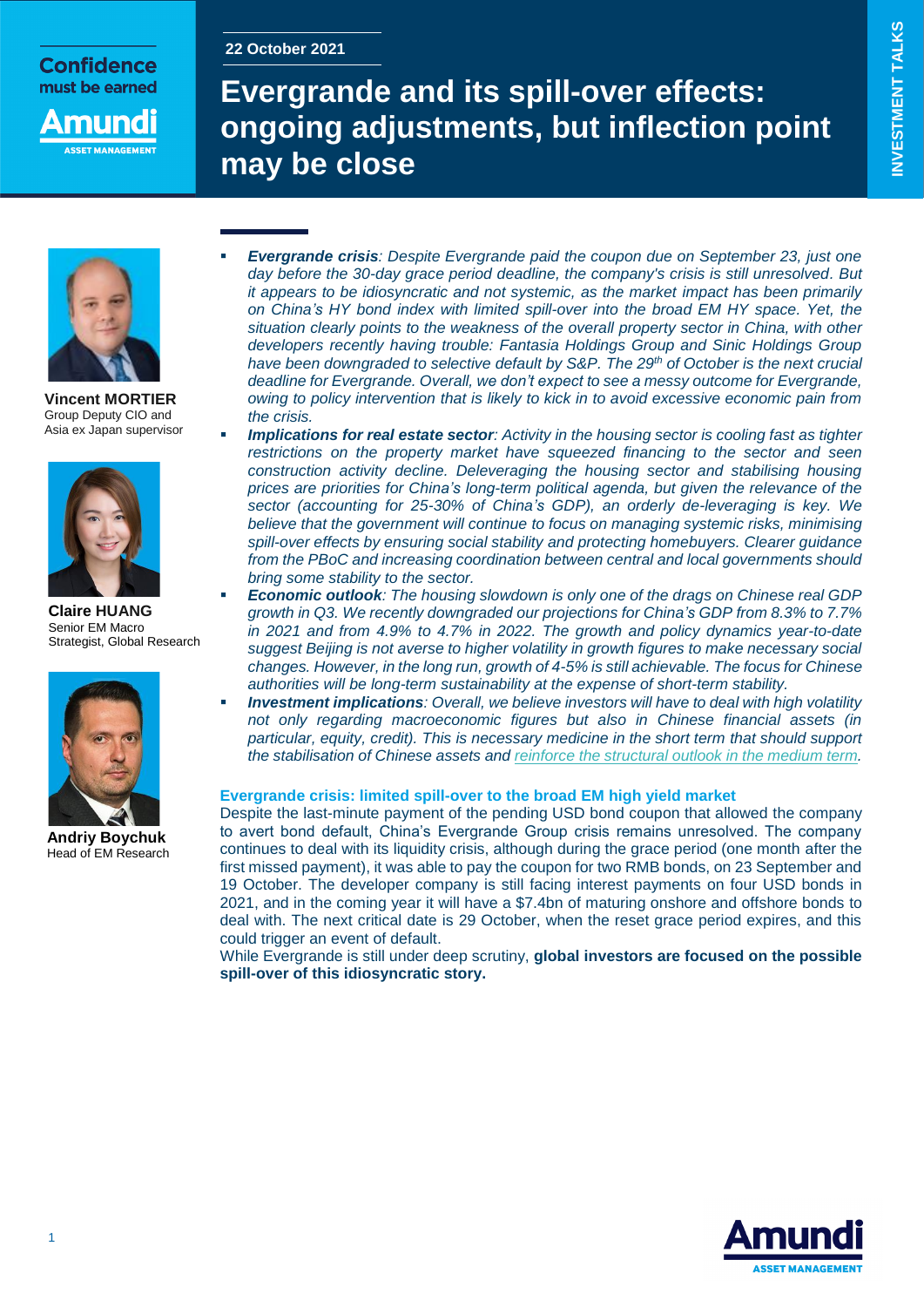*"The overall impact on EM HY market has been quite contained, signalling the idiosyncratic nature of Evergrande story."*

**Liquidity and a credit crunch are affecting other developers**, increasing the number of selective defaults and troubles for China's property companies. In particular, there has been significant news flow on Fantasia and Sinic Holding. The former failed to repay \$206m on 4 October and the latter is in a distressed debt situation. Both have been downgraded to selective default by S&P (the grace period for a non-payment of coupon is 30 consecutive days). The yield on China's HY bond index in US dollars (in which property firms account for more than 50%) skyrocketed to 20%, reaching 10-year highs .The weakness of the Chinese market has also affected Asian HY markets, which are now yielding close to 2020 highs. But, **the overall impact on EM HY markets has been quite contained, signalling the idiosyncratic nature of this shock, the overall improving fundamentals, and the low sensitivity of this segment to US interest rates.**





Source: Amundi, Bloomberg. Data as of 18 October 2021. Bloomberg Asia Ex-Japan USD Credit China High Yield, Bloomberg Asia USD High Yield Bond Index and Bloomberg EM USD Aggregate High Yield.

*"We do not expect to see a disorderly outcome for Evergrande, thanks to policy intervention".*

Recent developments in the real estate sector in China are a choice on the part of the authorities to bring down leverage and reduce medium-term threats to financial instability. Following the recent market turmoil, policy adjustment is under way.

People's Bank of China (PBoC) commented last Friday (15 October) on Evergrande's debt crisis, pointing out that risks to **the financial system stemming from the developer's struggles are controllable and unlikely to spread**. Furthermore, Vice Premier Liu He shed more light on Wednesday that overall risk is controllable in the real estate sector with a few problematic cases, and reasonable funding needs are being met. On the Evergrande case specifically, the company and the government have hired specialists in debt restructuring procedures to find possible solutions.

**We believe that the policy is at its inflection point and valuations should be attractive in certain credits after the price correction.**

### **Property sector consolidation will continue, with policy in place to stabilise it**

The real estate sector is a key pillar of the Chinese economy – it accounts for 25-30% of GDP, including upstream/downstream sectors. The sector accounts for almost 50% of fiscal revenue for local government, with the majority of public spending coming from within China. Finally, it is a store of wealth for average Chinese people: mortgages account around a third of total loan book for banks. **So, our view is that this sector is systemically important for the stability of the country and economy.** 

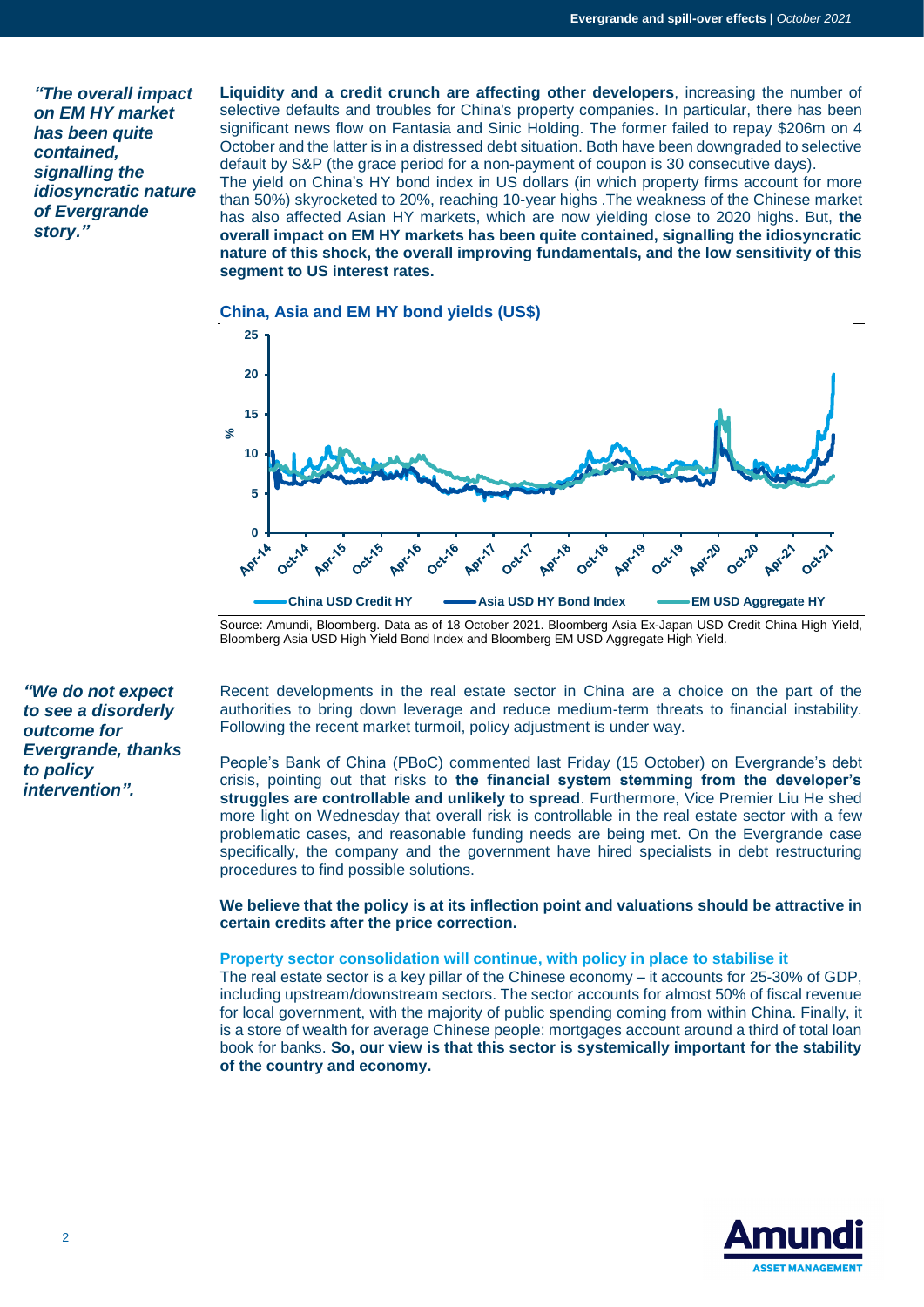**China's property sector has been in consolidation mode since the introduction of the three Red Line policies in 2020**. **Key policy objectives were to reduce financial leverage and prevent the market itself from overheating**. However, the operating environment for real estate companies was already difficult based on a confluence of factors:

- **Slowdown of overall economy;**
- **Margin pressures triggered by cost inflation and weaker selling prices;**
- Funding pressures for developers;
- Rising mortgage costs for consumers; and
- A restrictive policy stance.

**Deterioration in fundamentals of China's real estate market accelerated recently**. For the period from early August to the first week of October, the volume of land transactions fell by more than 40% versus the same time last year, with land auction withdrawal rates climbing across the country and property sales volumes falling by 15-20%. On top of the fundamental factors noted above, distressed situations among property developers negatively affected consumer confidence.

*"Clearer guidance from the PBoC and increasing coordination between central and local governments should bring some stability to the sector".*

**Marginal changes in policies are under way. Last Friday, the PBoC urged banks to stop withdrawing credit lines from developers and to correct their over-execution of macroprudential policies**. Delayed loan disbursement to developers and prolonged mortgage approvals are likely to ease. Meanwhile, more local governments joined the camp calling for a loosening of housing purchase policies, mostly in cities where prices are falling.

**We believe that the government will continue to focus on managing systemic risk, minimising the spill-over effects by ensuring the social stability and protecting homebuyers**. Weak developers may have to restructure their obligations, but business owners are required to address their debt obligations in accordance with the rule of law.

Valuations of China high yield property bonds reflect fundamental pressures, with c.50% trading at least at a 20% discount to nominal value. **The market is also worried about the maturity wall** in January 2022 when \$6.3bn of bonds come due, which will be followed by \$5bn maturing in both March and April.

However, **clearer guidance from the PBoC and increasing coordination between central and local governments should bring some stability to the sector**.



**Chinese real estate HY bonds maturing by month**

Source: Amundi, on Bloomberg and Goldman Sachs. Data as of 15 October 2021.

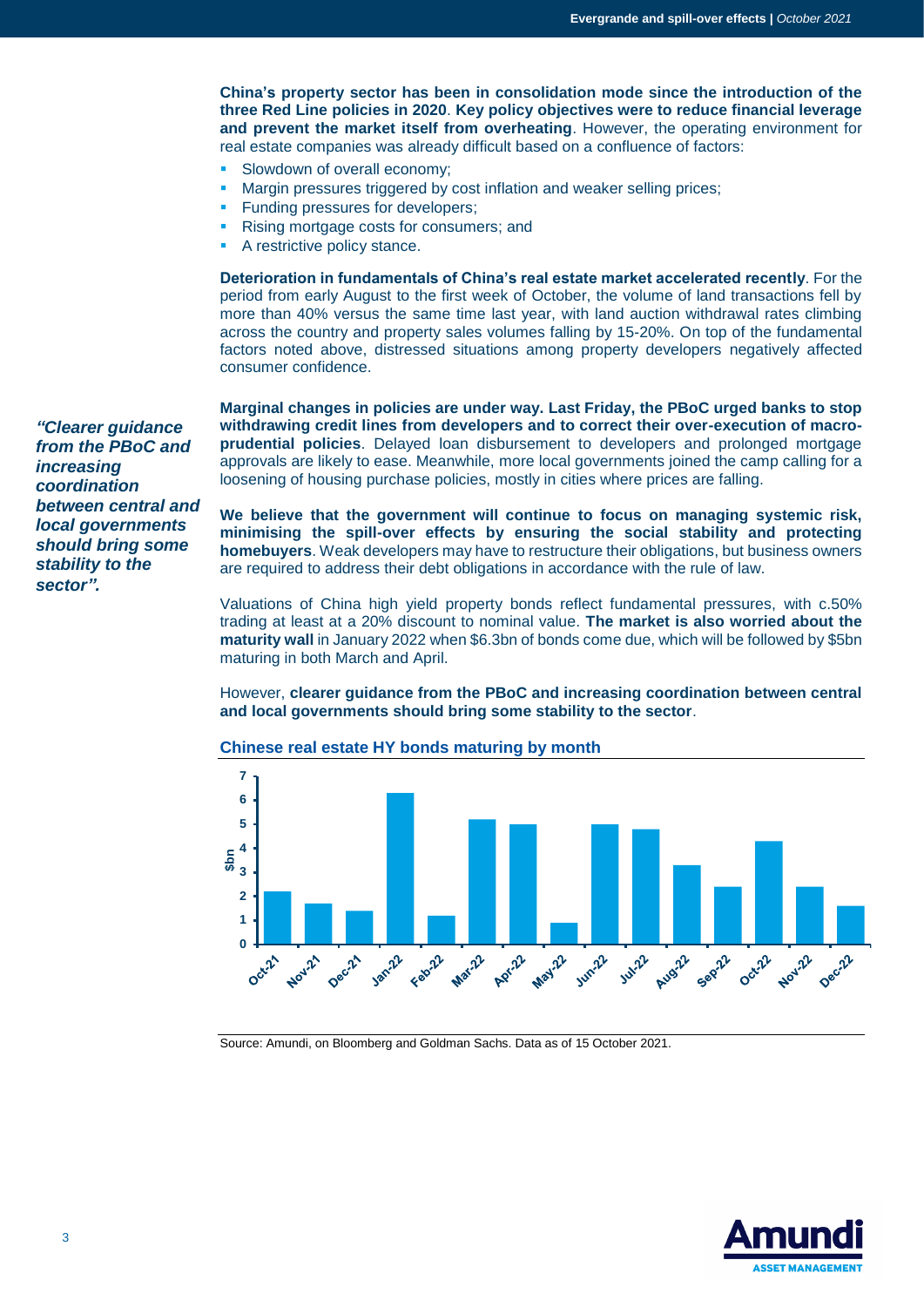*"Investors should reset their expectations on China GDP growth: 8% annual growth is a thing of the past. Expect much lower figures and less policy reaction to them, with a focus on long-term stability".*

## **Expect lower GDP growth for China in 2022**

The housing slowdown is only one of the drags on Chinese real GDP growth in Q3. Despite the relaxation of social distancing rules, a confluence of factors continues to weigh on the economic recovery, including the NDRC's<sup>1</sup> energy use control, which proved to be a supply constraint and weighed on industrial production, along with higher production costs and a cooling construction sector. This week's release showed a deceleration of GDP from 7.9% YoY in Q2 to 4.9% in Q3 (+0.2% QoQ) which drove an overall **downward revision of China's growth outlook for 2021 and 2022. We now expect China's GDP to grow 7.7% and 4.7% in 2021 and 2022, respectively, down from 8.3% and 4.9% a month ago**.

Due to the high base last year, headline annual growth should decline to around 3% YoY in Q4 and stay below 4% in H1 2022. In Q1 2022, we expect to see a production comeback as global supply constraints ease and energy use quotas renew. We still expect some adjustment to the zero tolerance policy for easier domestic travel in early 2022, which should become less of a drag on the service sector. Service consumption and infrastructure investments are likely to bounce back, leading to a rise in activity.





Source: Amundi Research. Data is as of 18 October 2021.

However, beyond recent releases, **what is important to note is that markets are awakening to a new policy reaction function:** the growth and policy dynamics year-to-date suggest Beijing is not too concerned about higher volatility in growth figures in order to make necessary social changes.

## **Going forward, we are likely to see a muted policy response following record-low growth figures. Investors should acknowledge that we have entered a new era, with less buoyant growth. The focus for Chinese authorities will be long-term sustainability at the expenses of short-term stability.**

Near term, the odds of broad monetary easing have declined: an additional 50bp blanket RRR cut in October looks less likely, and we expect no policy rate cut. A targeted relending programme for carbon neutrality projects or SMEs <sup>2</sup> at preferential rates looks more likely (ie, targeted rate cuts). Some intervention is expected on the fiscal side. Meanwhile, fiscal policy has turned more supportive. The issuance of government bonds has gathered pace, supporting a rebound of public spending.

**Overall, we believe that investors will have to deal with high volatility not only regarding macroeconomic figures but also in Chinese financial assets (in particular, equity and credit). This is necessary medicine in the short term which should support a stabilisation and reinforce the structural outlook for Chinese assets in the medium term.**

-



<sup>1</sup> The National Development and Reform Commission is in charge of China's macroeconomic planning.

<sup>2</sup> Small and medium enterprises.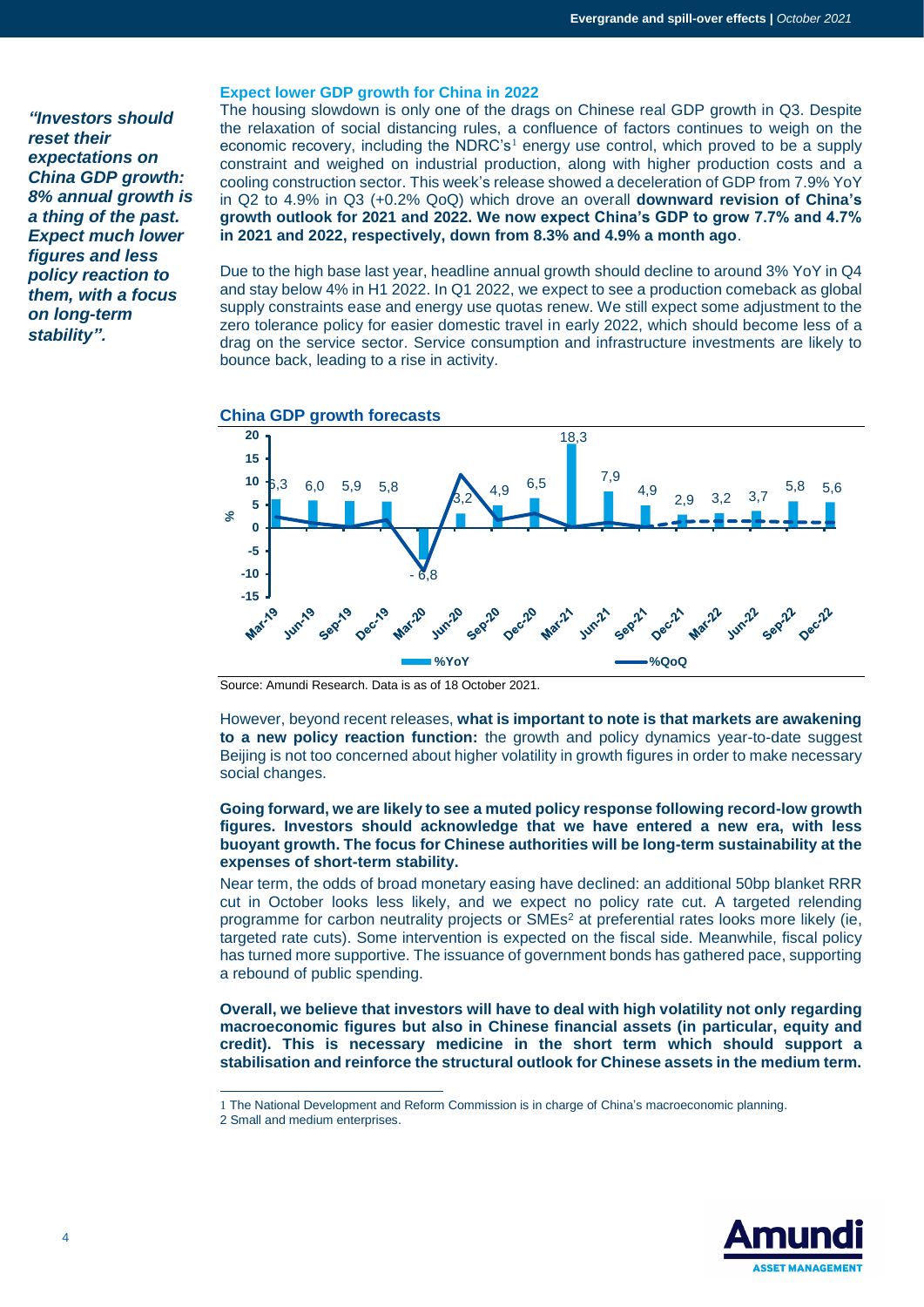